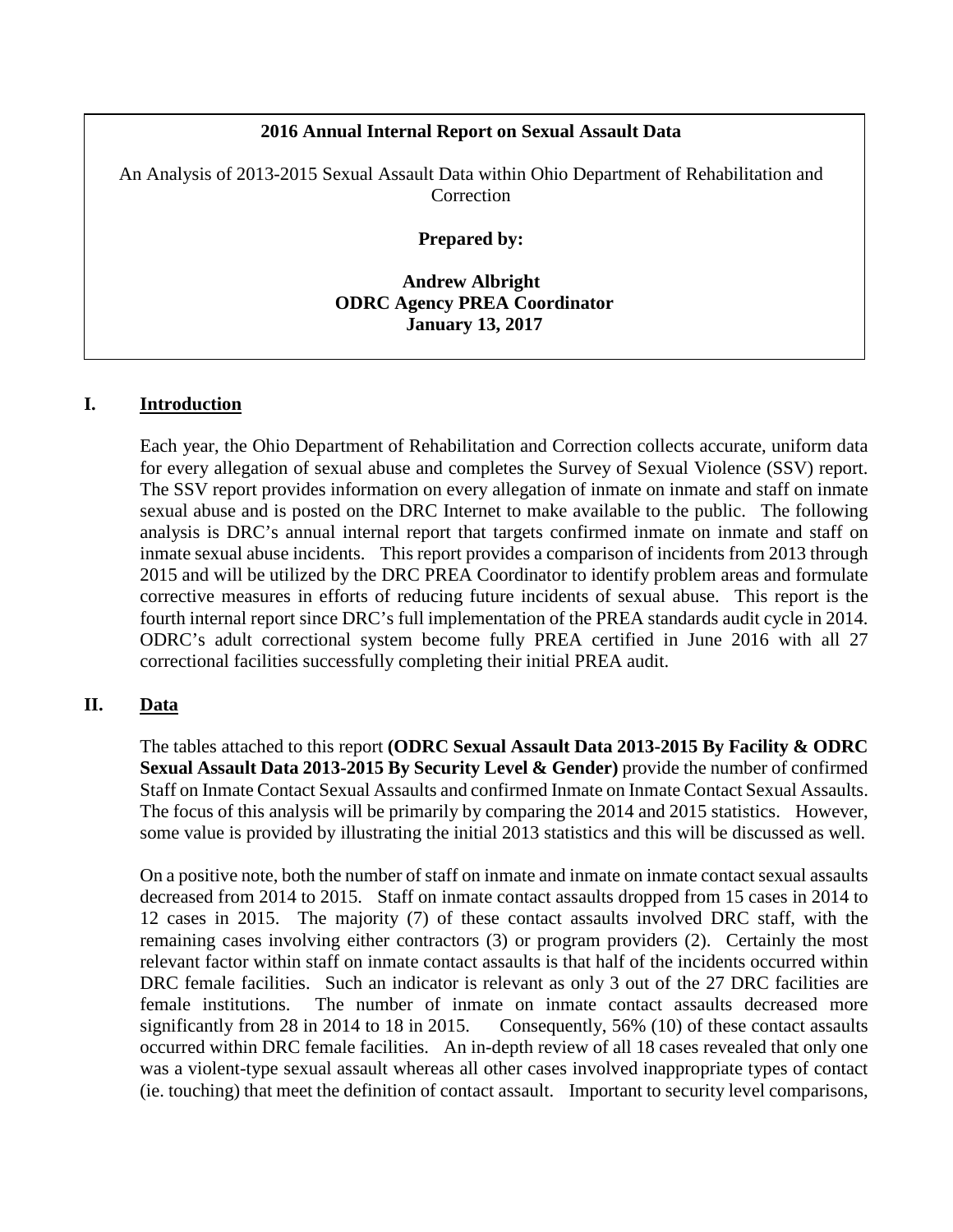both categories of contact assaults (SOI, IOI) are expected as there were 0 cases substantiated within maximum security facilities (OSP, SOCF). Last, it is reassuring when evaluating the data from 2013 as staff on inmate sexual assault is now being identified at a much higher rate than prior to the PREA audit enforcement efforts. Interestingly, the number of confirmed inmate on inmate assaults dropped substantially (18, 28, 18) from 2014 to 2015.

# Staff on Inmate Contact Assaults

Several cases involved inappropriate touching or physical contact with offenders and not actual violent sexual assault. Staff on inmate contact assault rates are significantly higher within DRC female facilities. Female facilities are elevated targets for increased PREA surveillance strategies and continued saturation of sexual assault education for offenders. PREA implementation efforts have definitely resulted in our abilities to substantiate more cases specifically with the additional avenues provided for anonymous reporting and improved investigative tools. Proactive staff activities aimed to reduce incidents of staff on inmate sexual assault in all our facilities must continue, especially within female institutions.

# Inmate on Inmate Contact Assaults

Again, the characteristics of these incidents are not typically consistent with physical nonconsensual sexual acts. Nearly all cases within this category involved inappropriate or unwanted physical contact (ie. touching) rather than sexual intercourse activities. There was one violent sexual assault case and it was effectively prosecuted resulting in a criminal conviction as well as a security level increase to the highest degree of control for the assailant. Examining the numbers within security levels and facility types, outside of maximum security single-celled locations, there were no significant differences between celled vs. dormitory environments.

**III. Problem Area Identification & Corrective Measures: The following highlights findings and corrective actions reported from confirmed sexual assaults for the agency as a whole. Findings and corrective actions for each facility with substantiated and unsubstantiated cases are also reviewed individually by the Agency PREA Coordinator and/or assigned PREA Audit Administrator. Each case's findings and corrective measures are shared directly with each facility's Operational Compliance Manager.** 

## **Staff on Inmate Contact Assaults**

**1.** Location of Incidents: Incidents of staff on inmate contact assaults are significantly higher within female facilities.

**Corrective Measures:** The Regional PREA Administrators will be targeting assigned female facilities for quarterly PREA assessment site visits. These visits will include blind spot assessments, monitoring of any active cases, quality assurance reviews of Sexual Abuse Review Team activities, and meeting with Institutional Investigators to address PREA investigation issues.

**2. Readily Accessible Incident Review Information:** The need for more readily accessible information still exists but has vastly improved with the recent launch of the PREA Incident Reporting System.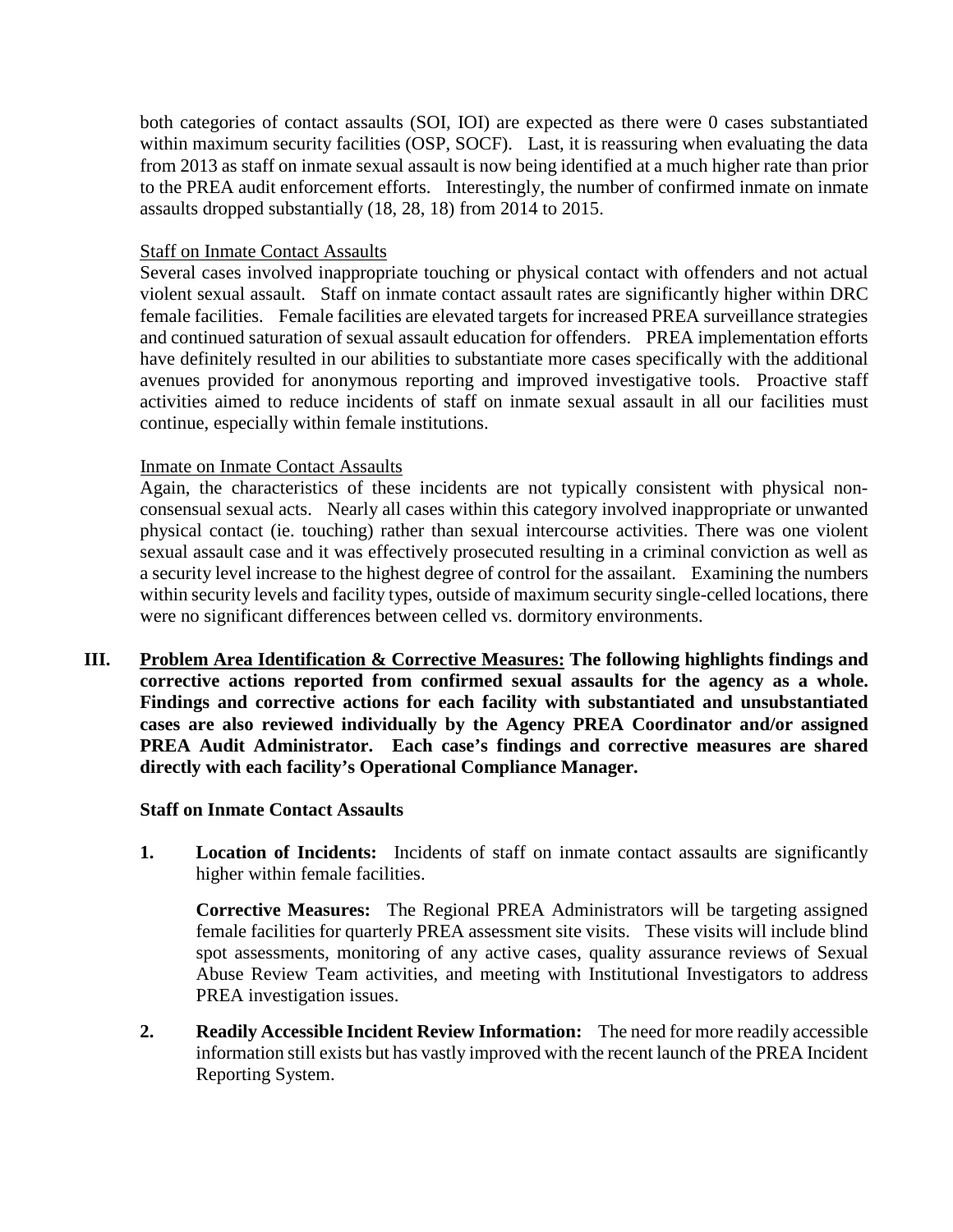**Corrective Measures:** ODRC fully implemented the PREA Incident Reporting system in November 2016. Information is definitely more accessible as all investigative cases can be viewed as they are being completed. The Bureau of Operational Compliance will be identifying important components to have IT build an auto-populated incident review report within the system. This documentation will enable more efficient access to the critical information contained within PREA investigative cases to include after-incident reviews.

**3. Contractor & Program Provider Targeting:** Nearly 50% of staff on inmate contact assaults involved a contractor or program provider.

**Corrective Measures:** PREA Administrator facility assessments will include a review of facility efforts with improving educating any contractors and/or other types of staff who have regular contact with offenders. Additionally, facility PREA assessments will make sure that areas with contractors (ie. Aramark food service) are being effectively monitored for inappropriate activities (ie. video surveillance).

## **Inmate on Inmate Contact Assaults**

**1. Facility Types:** The majority of cases occurred in female facilities. The most violent assault case occurred in a celled environment.

**Corrective Measures:** Again, increased targeted site visit strategies with PREA Audit Administrators to female facilities is being implemented. Housing assignments of PREA classified inmates within all facilities, including celled environments, are going to be increasingly monitored by PREA Audit Administrators. Additionally, increased direction to Operational Compliance Managers will be provided regarding the monitoring of housing, program, work, and educational assignment decisions of PREA classified offenders.

**2. Inmate Disciplinary Actions:** There have been a few cases where the Rule 24 inappropriate relationship charge has been improperly applied to offenders that are involved with staff.

**Corrective Measures:** The Bureau of Agency Policy & Operational Compliance will require that PREA Administrators are notified of all rule 24 charges so they can be reviewed for appropriate utilization. Improper rule 24 convictions will be returned to Legal Services for modification.

**3. PREA Assessment & Classification Processes:** Some offenders have been found to have had an improper PREA classification. In addition, special PREA assessments are sometimes not administered properly or timely during investigations.

**Corrective Measures:** The PREA Coordinator and/or assigned Regional PREA Administrators will be monitoring PREA classification decisions more closely. Facilities will be required to conduct a systemic review of their PREA classified offenders to ensure proper application of PREA classifications. Operational Compliance Managers and BOC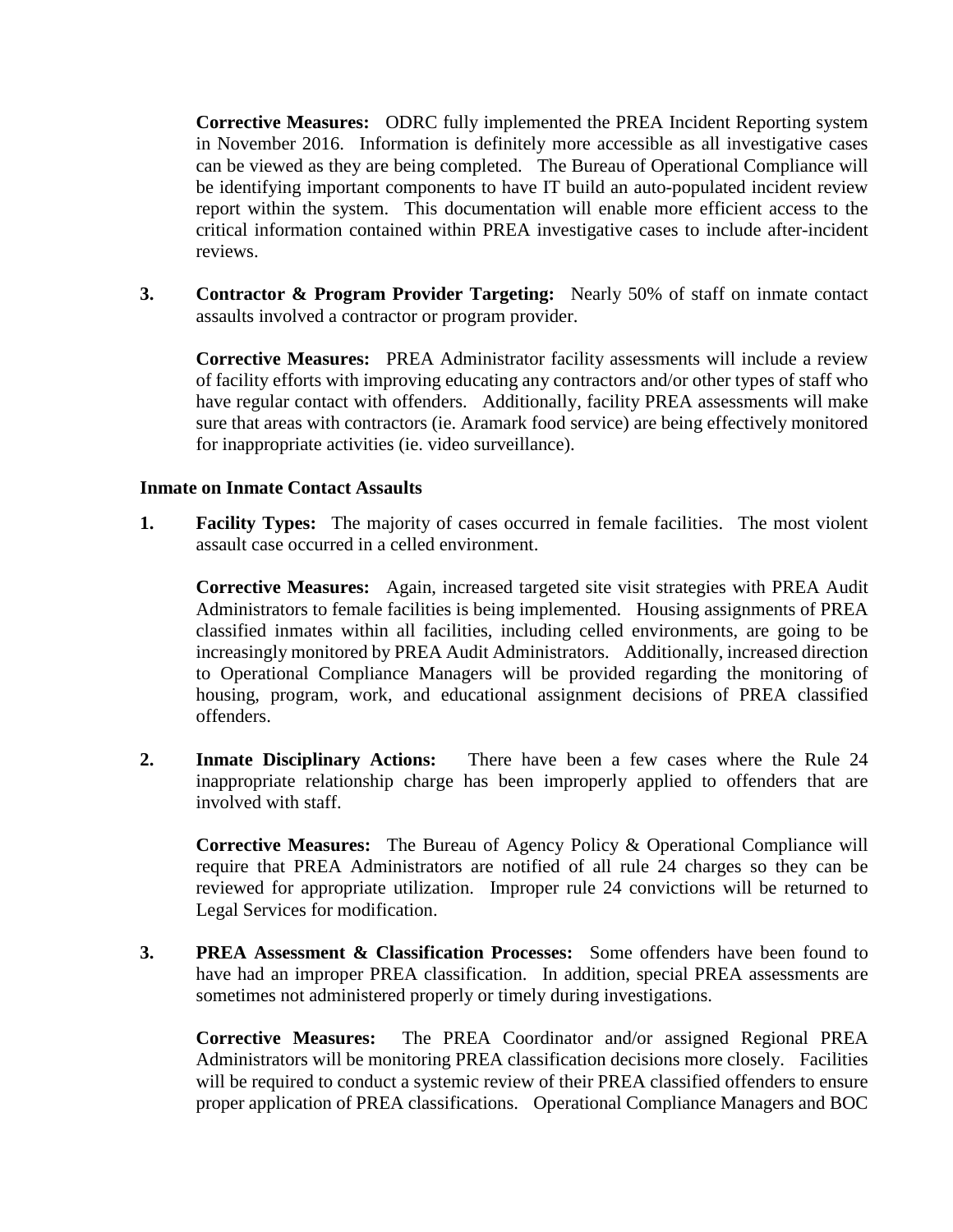PREA staff will be able to more closely monitor special assessments during investigations with the availability of the PREA Incident System. Last, internal management audits will be reviewing additional aspects of the PREA classification processes, to include the newly implemented PREA DOTS flag, within each facility.

**4. Mental Health Referrals:** Issues related to the various different mental health referral requirements for both Abusers and Victims have been identified by our facility reviews.

**Corrective Measures:** Policy language clarification within mental health directives and increased review of documented mental health referrals and encounters is a target for 2017.

# **IV. Conclusion: Continued Monitoring, Improvements, and Looking Forward**

The data presented for 2015 indicating decreases in both the number of Staff on Inmate and Inmate on Inmate sexual assaults is a positive indicator for reducing sexual assault in ODRC. However, it is uncertain whether the same trend will appear in next year's data. The PREA audit enforcement process continues to evolve and consequently assault case identification practices continue to improve as well. Contributing factors to identifying more cases are not inclusive to audit enforcement processes. Additional factors are the continued education and anonymous reporting methods for staff and offenders, increased PREA involvement by multiple staff layers due to information technology tool access, and enhanced compliance monitoring strategies by the Bureau of Operational Compliance. Such efforts are also working to change the culture of more traditional thinking by not only making reporting sexual assault more acceptable and reducing fear of retaliation, but also embedding safer management strategies of PREA classified offenders within ODRC facilities.

## Systemic Improvements

Improvements within many facets of ODRC PREA compliance efforts were achieved during 2016. Most notably, the London Correctional Institution was successful with its initial PREA certification audit to complete all 27 adult correctional facilities being PREA certified. ODRC was the first correctional system in the country to be both ACA accredited and PREA certified and was awarded the Lucy Webb Hayes award by the American Correctional Association in August 2016. ODRC also implemented the utilization of a PREA flag indicator into its Departmental Offender Tracking System. This vastly expanded staff awareness of offenders who have a PREA classification without jeopardizing offender confidentiality. The launching of the PREA Incident Reporting System was also a major improvement for the agency. Various stakeholders can now evaluate PREA case investigations and after incident review processes at any time. Such a system also improves the quality of records being retained and providing expedient access to the information. A final notable improvement deals with balancing the workload of conducting PREA investigations. ODRC improved PREA investigation caseload assignments by moving sexual harassment investigation responsibilities from Institutional Investigators to Operational Compliance Managers. OCM's complete the same specialized sexual abuse investigation training as our Institutional Investigators and are now handling harassment investigations. The above improvements are not inclusive, rather the most notable, for providing visible positive impact to the agency's PREA compliance efforts.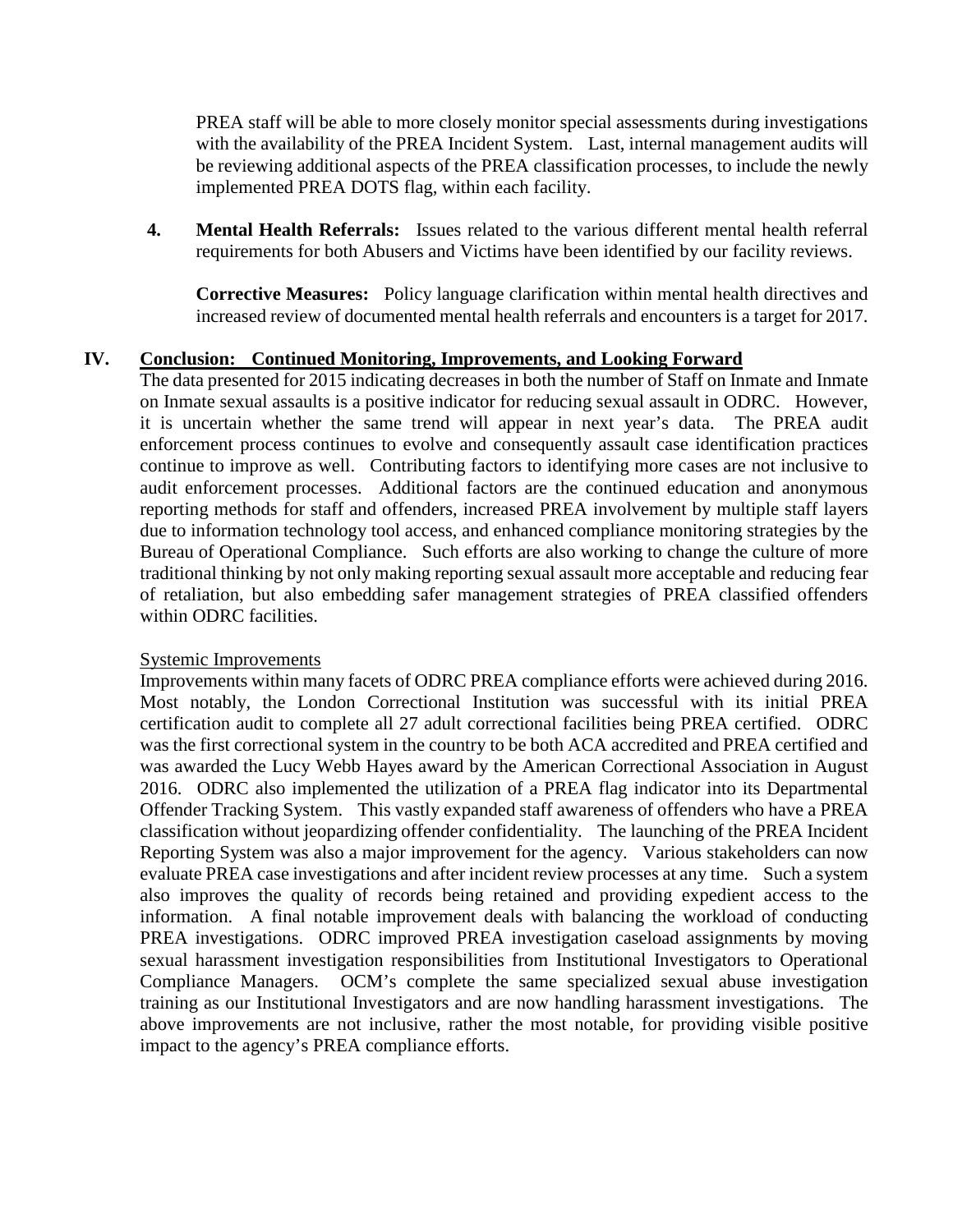#### Looking Forward

Corrective measures from each year are evaluated during the annual report process. Successful completion of corrective measures from last year include more proactive handling of offenders security classification processes that are verified abusers, implementation of a formalized quality assurance review process of substantiated cases, implementing improved internal management audit standards targeting timeliness of after incident review activities, and activation of the automated PREA Incident Reporting System. However, not all identified issues were entirely resolved. Therefore, in addition to this report's corrective measures, the previous internal report's actions must continue as follows:

- 1. The PREA classification assessment system and PREA classified offender management strategies must continue to be proactively monitored and reviewed for accuracy on a more regular basis.
- 2. Although improved from last year, the need for more readily accessible information from PREA incidents still exists. The goal of developing an auto-populated after-incident review form derived from the PREA Incident Reporting system is a priority for the upcoming year.
- 3. Several PREA issues were either added or enhanced within the ODRC internal management audit process as a means to improve certain issues. This effort was successful with implementing into the audit process, however follow up monitoring of recommendations from OSC level after-incident reviews is needed. A follow up system to evaluate recommendations from substantiated assault case reviews and/or noncompliant internal audit findings will be incorporated into the internal management audit system for 2017.

The upcoming PREA audit cycle is significant in that it marks the first round of facility PREA recertification audits. These audits will subject our facilities to an evaluation of PREA compliance over an entire three year cycle so organization of records is a key component to success. The Bureau of Operational Compliance internal support efforts, including the internal management audit process, are also critical ingredients for DRC's continued PREA audit success. The above overview, findings, and recommendations will serve as a primary guide for ODRC's continued PREA efforts for 2017. Efforts will also be modified as necessary by any rulings and/or standard changes set forth by the PREA Resource Center/DOJ FAQ guidance.

Prepared By: Andrew Albright ODRC Agency PREA Coordinator January 13, 2017

Gary Mohr, ODRC Approved By: Director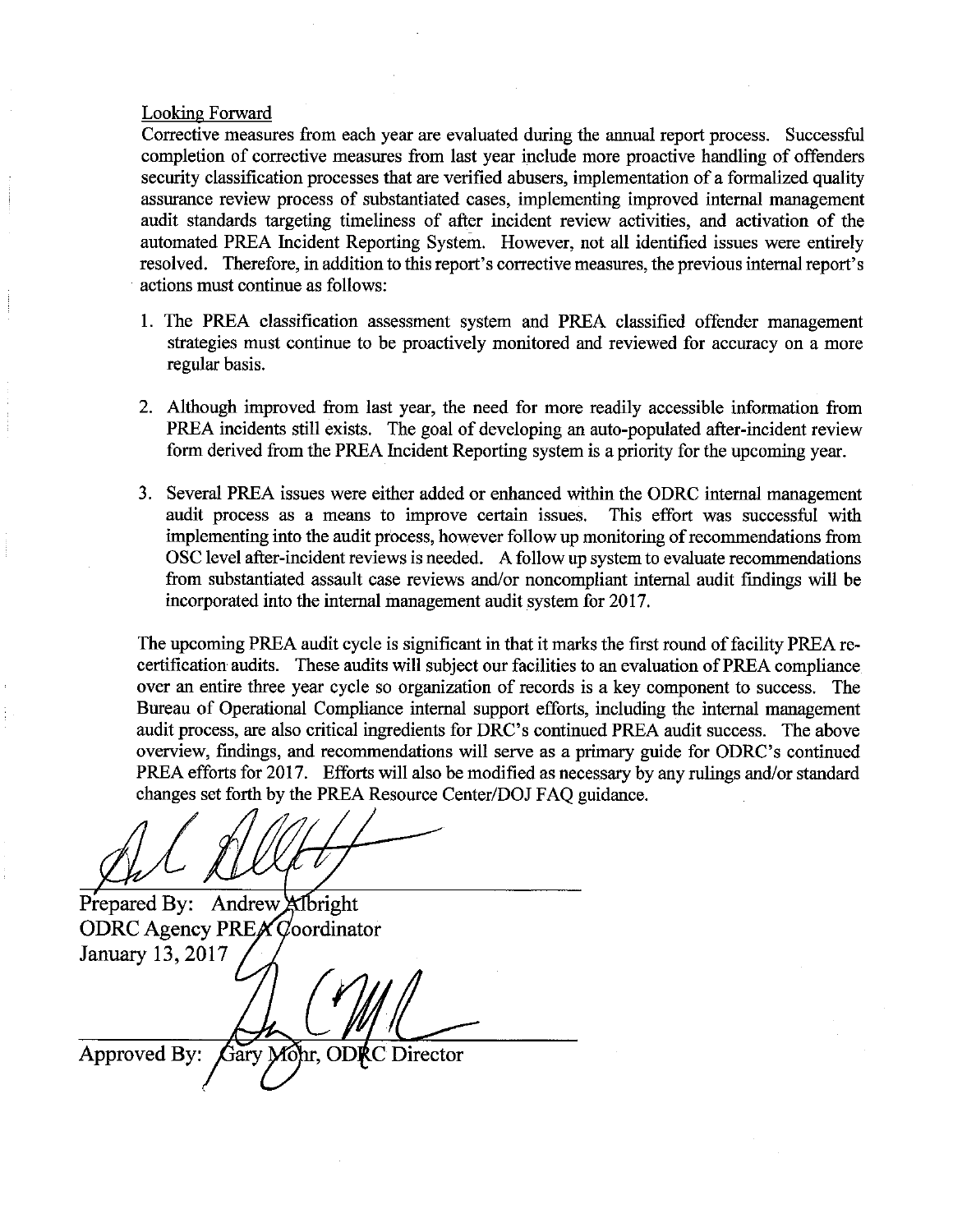| Ohio Department of Rehabilitation and Correction<br>Sexual Assault Data 2013-2015 |                                                        |                                                    |                                                        |                                                    |                                                     |                                                    |  |  |  |  |
|-----------------------------------------------------------------------------------|--------------------------------------------------------|----------------------------------------------------|--------------------------------------------------------|----------------------------------------------------|-----------------------------------------------------|----------------------------------------------------|--|--|--|--|
|                                                                                   | Staff on<br>Inmate<br><b>Contact Sexual</b><br>Assault | Inmate on<br>Inmate<br>Confirmed<br>Sexual Assault | Staff on<br>Inmate<br><b>Contact Sexual</b><br>Assault | Inmate on<br>Inmate<br>Confirmed<br>Sexual Assault | Staff on Inmate<br><b>Contact Sexual</b><br>Assault | Inmate on<br>Inmate<br>Confirmed<br>Sexual Assault |  |  |  |  |
|                                                                                   | 2013                                                   | 2013                                               | 2014                                                   | 2014                                               | 2015                                                | 2015                                               |  |  |  |  |
| <b>AOCI</b>                                                                       | 0                                                      | 0                                                  | 0                                                      | 1                                                  | 1                                                   | 0                                                  |  |  |  |  |
| <b>BECI</b>                                                                       | $\mathbf 0$                                            | 1                                                  | $\mathbf{1}$                                           | $\mathbf 0$                                        | $2*$                                                | 1                                                  |  |  |  |  |
| <b>CCI</b>                                                                        | $\mathbf 0$                                            | $\overline{2}$                                     | $\mathbf 0$                                            | $4^*$                                              | $\mathbf 0$                                         | 1                                                  |  |  |  |  |
| <b>CRC</b>                                                                        | $\mathbf 0$                                            | 1                                                  | $\mathbf 0$                                            | $2^*$                                              | $\mathbf 0$                                         | 0                                                  |  |  |  |  |
| <b>DCI</b>                                                                        | $\mathbf 0$                                            | $\mathbf{1}$                                       | $\mathbf 0$                                            | $\mathbf 0$                                        | $\mathbf{1}$                                        | 4                                                  |  |  |  |  |
| <b>FMC</b>                                                                        | $\mathbf 0$                                            | $\mathbf 0$                                        | $\pmb{0}$                                              | $\mathbf 0$                                        | $\pmb{0}$                                           | $\boldsymbol{0}$                                   |  |  |  |  |
| GCI                                                                               | $\mathbf 0$                                            | $\mathbf 0$                                        | $\mathbf 0$                                            | 1                                                  | $\pmb{0}$                                           | 0                                                  |  |  |  |  |
| <b>LECI</b>                                                                       | $\mathbf{1}$                                           | $\mathbf 0$                                        | $\mathbf 1$                                            | $\mathbf 0$                                        | $\pmb{0}$                                           | 1                                                  |  |  |  |  |
| <b>LOCI</b>                                                                       | $\mathbf 0$                                            | $\overline{2}$                                     | 1                                                      | $1*$                                               | $\mathbf 0$                                         | 1                                                  |  |  |  |  |
| <b>LORCI</b>                                                                      | 0                                                      | 1                                                  | 0                                                      | 1                                                  | $\overline{2}$                                      | 0                                                  |  |  |  |  |
| <b>MACI</b>                                                                       | $\mathbf 0$                                            | $\mathbf 0$                                        | $\overline{2}$                                         | 1                                                  | $\pmb{0}$                                           | 0                                                  |  |  |  |  |
| <b>MANCI</b>                                                                      | 1                                                      | $\overline{2}$                                     | 0                                                      | $\mathbf 0$                                        | 0                                                   | 1                                                  |  |  |  |  |
| MCI                                                                               | $\mathbf 0$                                            | 0                                                  | $\mathbf 0$                                            | $\mathbf 0$                                        | $\mathbf 0$                                         | $1*$                                               |  |  |  |  |
| <b>NCI</b>                                                                        | $\mathbf 0$                                            | $\mathbf 0$                                        | $\mathbf 0$                                            | $\mathbf 0$                                        | $\mathbf 0$                                         | $\mathbf 0$                                        |  |  |  |  |
| <b>NEPRC</b>                                                                      | $\mathbf 0$                                            | $\overline{2}$                                     | 3                                                      | 3                                                  | $0*$                                                | $4^*$                                              |  |  |  |  |
| ORW                                                                               | 1                                                      | 5                                                  | $\overline{2}$                                         | $5*$                                               | 5                                                   | $2^*$                                              |  |  |  |  |
| OSP                                                                               | $\mathbf 0$                                            | $\mathbf 0$                                        | $\mathbf 0$                                            | $\mathbf 0$                                        | $\pmb{0}$                                           | $\mathbf 0$                                        |  |  |  |  |
| PCI                                                                               | $\mathbf 0$                                            | $\mathbf 0$                                        | $\mathbf 0$                                            | $5*$                                               | $\pmb{0}$                                           | $\boldsymbol{0}$                                   |  |  |  |  |
| <b>RICI</b>                                                                       | $\mathbf 0$                                            | 0                                                  | 3                                                      | $\overline{2}$                                     | $\pmb{0}$                                           | 1                                                  |  |  |  |  |
| RCI                                                                               | $\mathbf 0$                                            | $\mathbf{1}$                                       | $\mathbf 0$                                            | $\mathbf 0$                                        | $\pmb{0}$                                           | 0                                                  |  |  |  |  |
| SCC                                                                               | $\pmb{0}$                                              | $\pmb{0}$                                          | $\pmb{0}$                                              | $\pmb{0}$                                          | $\pmb{0}$                                           | $\pmb{0}$                                          |  |  |  |  |
| SOCF                                                                              | $\pmb{0}$                                              | $\pmb{0}$                                          | $\pmb{0}$                                              | $\pmb{0}$                                          | $\pmb{0}$                                           | $\mathsf 0$                                        |  |  |  |  |
| <b>TOCI</b>                                                                       | $\pmb{0}$                                              | $\pmb{0}$                                          | $\pmb{0}$                                              | $\pmb{0}$                                          | $\pmb{0}$                                           | $\pmb{0}$                                          |  |  |  |  |
| TCI                                                                               | $\pmb{0}$                                              | $\pmb{0}$                                          | $\pmb{0}$                                              | $\pmb{0}$                                          | $\pmb{0}$                                           | $\pmb{0}$                                          |  |  |  |  |
| WCI                                                                               | $\pmb{0}$                                              | $\pmb{0}$                                          | $2^\ast$                                               | $2^*$                                              | $\mathbf{1}$                                        | $\pmb{0}$                                          |  |  |  |  |
| <b>TOTAL</b>                                                                      | 3                                                      | 18                                                 | 15                                                     | 28                                                 | 12                                                  | 18                                                 |  |  |  |  |

\*adjusted from SSV report